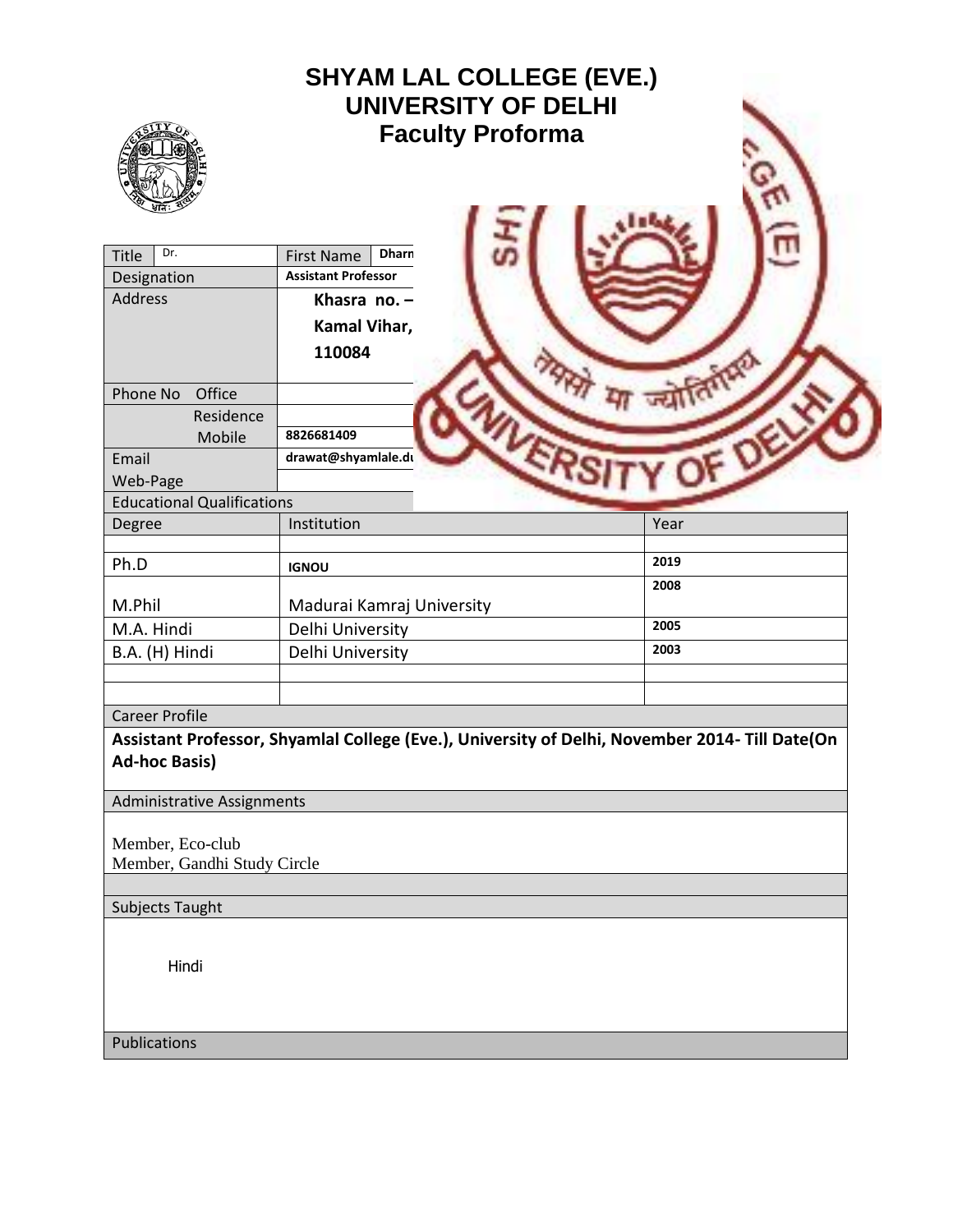- 1. **Rawat Dharma, "Bhumandalikaran ki Bhathi me Bhasm Hote Manushatva ki Katha", published in journal mook aawaz, volume no. 7, 2014, ISSN . 2320-835x ,pgs. 531-535**
- 2. **Rawat Dharma, " Rati Ka Kangan mein Stri-Vimarsh", published in journal shodh vaichariki voiume 3/4,2014, ISSN 2277-6419, pgs. 35-40.**
- 3. **Rawat Dharma ," Bhumandalikaran aur Pratham Dashak ke Hindi Upanyas" , published in journal, shodh vaichariki , vol. no. 3/2,2014, ISSN 2277-6419, pgs. 69-73.**
- . 4. **Rawat Dharma," Surendra Verma ke Natak Rati Ka Kangan mein Rang Prayog" , published in journal sodh vacichariki, vol . no. 4/1 , 2015, ISSN 2277-6419, pgs. 53-58.**
- 5. **Rawat Dharma ,"Rag Darbari aur Hindi Alochana Drishti", published in journal** , **vaak sudha, vol no 2015/1,2015, ISSN No. 2347-6605, pgs**.
- **6. Rawat Dharma, "Rag Darbari per Mukkaml Nazar", published in journal samiksha, volume no. July-September,2015, ISSN . 2349-9354206-209.**
- 7. **Rawat Dharma, "Sahityetihas Lekhan Prampara mein Ramvilas Sharma ka yogdan", published in Edited Book Ramvilas Sharma ka Avdan, 2015 ISBN 978938376311**
- 8. **Rawat Dharma, "Rag darbari Upanyas mein Swatantrata ki Roomaniyat se Yatharthvad ki Yatra" ,published in journal shodh – vaichariki ,volume no. ,5/4, 2016, ISSN 2277-6419,pgs. 41-45**.
- 9. **Rawat Dharma, "Gapp bhi aur Vimarsh bhi", published in journal samiksha, volume no. April-June,2017, ISSN . 2349-9354.**
- 10. **Rawat Dharma, "Stri Vimarsh ka Pariprekshay aur Srilal Shukl ke Upanyason mein Chitrit Stri Jeevan" published in Edited Book Samkalin Vimarsh ke Sahityik Aayam, 2020 ISBN : 978-93-90449-62-0**

| Conference Organization/ Presentations |  |
|----------------------------------------|--|
|----------------------------------------|--|

|    | Details                                                                                           | Place                                       | From | Period<br>To       | Sponsoring/Organising<br>Agency                               |
|----|---------------------------------------------------------------------------------------------------|---------------------------------------------|------|--------------------|---------------------------------------------------------------|
| 1. | Presented a paper<br>'Bhaktikavy:<br>Pitrisatta aur Stri-<br><b>Asmita in National</b><br>Seminar | Hindu<br>College,<br>University<br>of Delhi | 16   |                    | $[18.03.20]$ 18.03.2016 Hindu College, University<br>of Delhi |
| 2. | Presented a paper                                                                                 | Motilal                                     |      | 21.01.2021.01.2017 |                                                               |
|    | 'Samkalin Manusya                                                                                 | College,                                    | 17   |                    | Motilal Nehru College,                                        |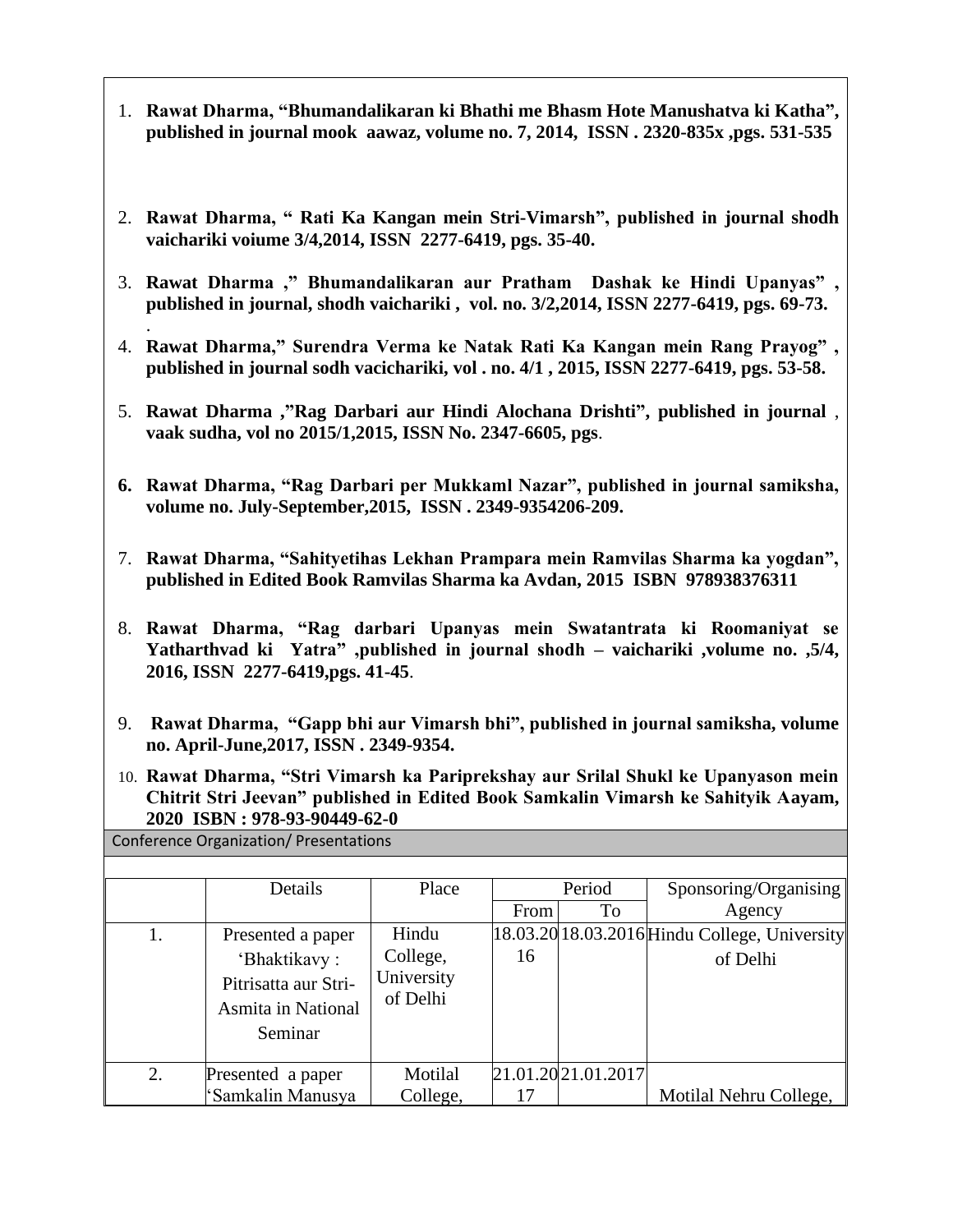|                | ki Chunautiyan aur               | University of |          |                     | University of Delhi                           |
|----------------|----------------------------------|---------------|----------|---------------------|-----------------------------------------------|
|                | Srilal Shukla ka                 |               |          |                     |                                               |
|                |                                  | Delhi         |          |                     |                                               |
|                | Upanyas Sahitya' in              |               |          |                     |                                               |
|                | <b>International Seminar</b>     |               |          |                     |                                               |
| 3.             | Presented a paper                |               |          | 14.02.20 14.02.2017 | <b>Political Science</b>                      |
|                | 'Ambedkar ka Dalit-Arts Faculty, |               | 17       |                     | Department, Shyam Lal                         |
|                | Vimarsh aur                      | University of |          |                     | College(Evening) and                          |
|                | Samkalin Hindi Dalit Delhi       |               |          |                     | <b>Buddist Department, Arts</b>               |
|                | Upanyas' in                      |               |          |                     | Faculty, University of                        |
|                | <b>International Seminar</b>     |               |          |                     | Delhi                                         |
| 4.             | Presented a paper                | Hindu         |          |                     | 27.03.20 27.03.2019 Hindu College, University |
|                | 'Krishna Sobti ke                | College,      | 19       |                     | of Delhi                                      |
|                |                                  | University    |          |                     |                                               |
|                | Upanyason mein                   | of Delhi      |          |                     |                                               |
|                | Abhivyakt Stri-                  |               |          |                     |                                               |
|                | Asmita ka Swaroop'               |               |          |                     |                                               |
|                | in National Seminar              |               |          |                     |                                               |
|                |                                  |               |          |                     |                                               |
| 5 <sub>1</sub> | Presented a paper                | Online        |          | 16.07.20 31.07.2021 | Shyam Lal                                     |
|                | 'Mannu Bhandari ke               | Presentation  | 21       |                     | College(Evening) and                          |
|                | Upanyas Mahabhoj                 |               |          |                     | Ramanujan College,                            |
|                | mein Abhivyakt                   |               |          |                     | University of Delhi                           |
|                |                                  |               |          |                     |                                               |
|                | Rajnitik Chetna' in              |               |          |                     |                                               |
|                | FDP.                             |               |          |                     |                                               |
| 6.             | Participated in                  | Shyam Lal     | 6.2.2014 | 7.2.2014            | Shyam Lal College                             |
|                | International                    | College       |          |                     | (Evening)                                     |
|                | Conference on                    | (Evening)     |          |                     |                                               |
|                | 'Corporate Social                |               |          |                     |                                               |
|                | Responsbility:                   |               |          |                     |                                               |
|                | <b>Expections</b> , Reality      |               |          |                     |                                               |
|                | and Challenges'                  |               |          |                     |                                               |
| 7.             | Participated in                  | Shyam Lal     | 13.1.201 | 14.1.2015           | Shyam Lal College                             |
|                | International                    | College       | 5        |                     | (Evening)                                     |
|                | Conference on                    | (Evening)     |          |                     |                                               |
|                | 'Unleashing Potential            |               |          |                     |                                               |
|                | of Renewable Energy              |               |          |                     |                                               |
|                | for Sustainable                  |               |          |                     |                                               |
|                | Development:                     |               |          |                     |                                               |
|                | Opportunities and                |               |          |                     |                                               |
|                | Challenges'                      |               |          |                     |                                               |
| 8.             | Participated in                  | Hindu         | 7.9.2015 | 7.9.2015            | Hindu College, University                     |
|                | National Seminar on              | College,      |          |                     | of Delhi                                      |
|                | 'Sahitya aur                     | University    |          |                     |                                               |
|                |                                  | of Delhi      |          |                     |                                               |
|                | Patrakarita'                     |               |          |                     |                                               |
| 9.             | Participated in                  | Shyam Lal     |          | 20.10.20 21.10.2016 | Shyam Lal College                             |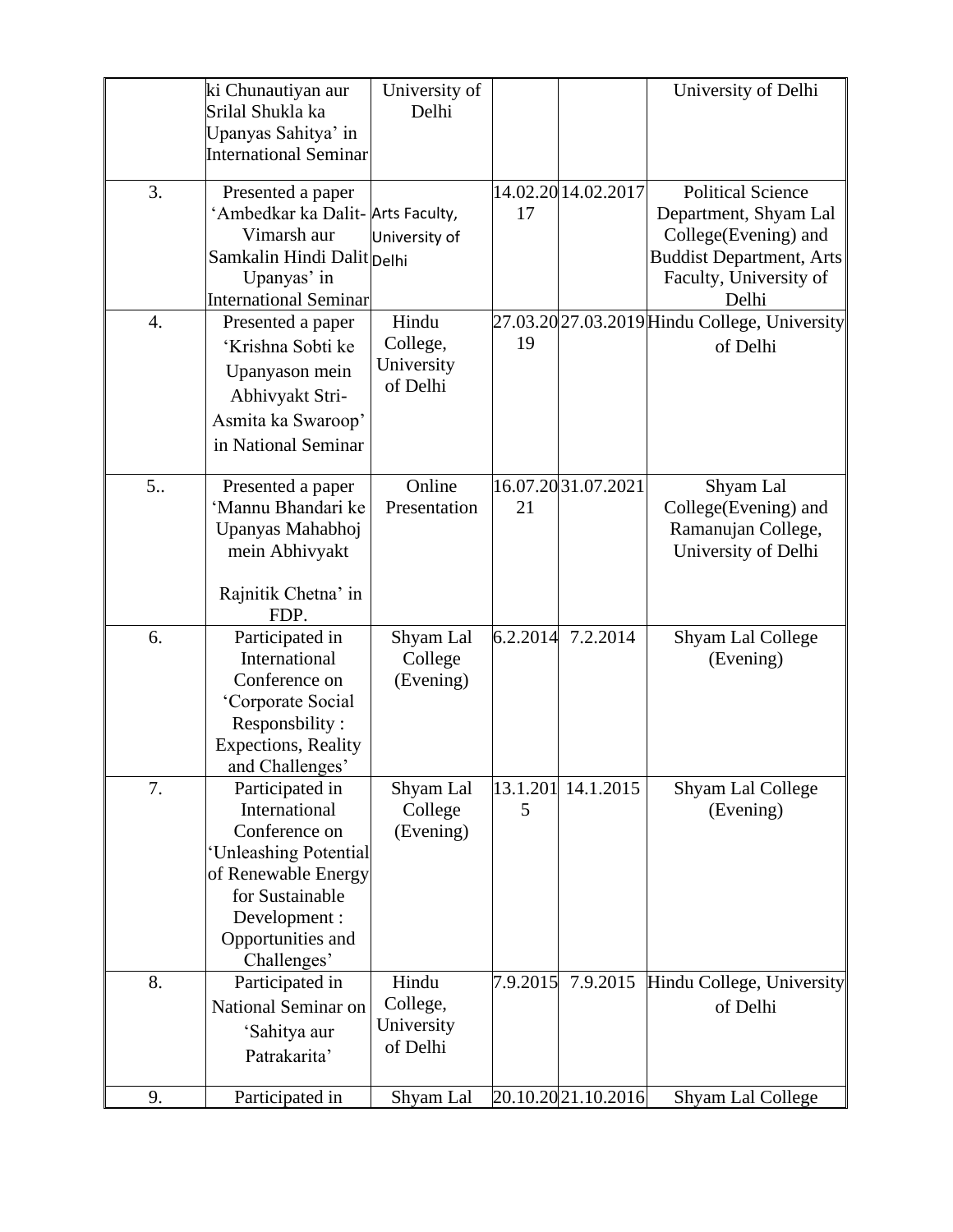|                                                         | International         | College   | 16       |                     | (Evening)            |
|---------------------------------------------------------|-----------------------|-----------|----------|---------------------|----------------------|
|                                                         | Conference on         | (Evening) |          |                     |                      |
|                                                         | 'Bhakti Aandolan      |           |          |                     |                      |
|                                                         | mein Sant             |           |          |                     |                      |
|                                                         | Charitakhayan,        |           |          |                     |                      |
|                                                         | Manvatavad aur Jati   |           |          |                     |                      |
|                                                         | Sanracna <sup>'</sup> |           |          |                     |                      |
| 10.                                                     | Participated in       | Shyam Lal | 14.2.201 | 14.2.2017           | Shyam Lal College    |
|                                                         | International         | College   | 7        |                     | (Evening)            |
|                                                         | Conference on 'The    |           |          |                     |                      |
|                                                         | Relevance of Dr.      | (Evening) |          |                     |                      |
|                                                         |                       |           |          |                     |                      |
|                                                         | Ambedkar;s Thought    |           |          |                     |                      |
|                                                         | in Contemporary       |           |          |                     |                      |
|                                                         | India <sup>'</sup>    |           |          |                     |                      |
| 11.                                                     | Participated in One   | Online    |          | 11.06.20 11.06.2021 | Shyama Prasad        |
|                                                         | Day Webinar on        |           | 20       |                     | Mukherjee College,   |
|                                                         | Adivasi Sahitya:      |           |          |                     | University of Delhi  |
|                                                         | Stithi aur            |           |          |                     |                      |
|                                                         | Sambhavnayen          |           |          |                     |                      |
| 12.                                                     | Participated in One   | Online    |          | 12.06.2012.06.2020  | Hansraj College,     |
|                                                         | Day National          |           | 20       |                     | University of Delhi  |
|                                                         | Webinar on '          |           |          |                     |                      |
|                                                         | Aadhunik Bhartiya     |           |          |                     |                      |
|                                                         | Bhashavon mein        |           |          |                     |                      |
|                                                         | Vividhata mein Ekta   |           |          |                     |                      |
|                                                         | aur Shrimad           |           |          |                     |                      |
|                                                         | Bhagavatgeeta avam    |           |          |                     |                      |
|                                                         | Tanav-Mukti'          |           |          |                     |                      |
| 13.                                                     | Participated in One   | Online    |          | 13.06.20 13.06.2020 | Atma Ram Sanatan     |
|                                                         | Day International     |           | 20       |                     | Dharma college,      |
|                                                         | Webinar on            |           |          |                     | University of Delhi  |
|                                                         | 'Vashavik             |           |          |                     |                      |
|                                                         | Pariprekshay mein     |           |          |                     |                      |
|                                                         | Hindi Shikshan        |           |          |                     |                      |
| 14.                                                     | Participated in Two   | Online    |          | 16.07.2031.07.2021  | Shyam Lal            |
|                                                         | <b>Week Faculty</b>   |           | 21       |                     | College(Evening) and |
|                                                         | Development           |           |          |                     | Ramanujan College,   |
|                                                         | Programme on '        |           |          |                     | University of Delhi  |
|                                                         | Sahitya, Rajneeti,    |           |          |                     |                      |
|                                                         | Media Aur             |           |          |                     |                      |
|                                                         | Paryavaran:           |           |          |                     |                      |
|                                                         | Samsamyik Sandarbh    |           |          |                     |                      |
| Research Projects (Major Grants/Research Collaboration) |                       |           |          |                     |                      |
|                                                         |                       |           |          |                     |                      |
|                                                         |                       |           |          |                     |                      |
|                                                         |                       |           |          |                     |                      |
| <b>Awards and Distinctions</b>                          |                       |           |          |                     |                      |